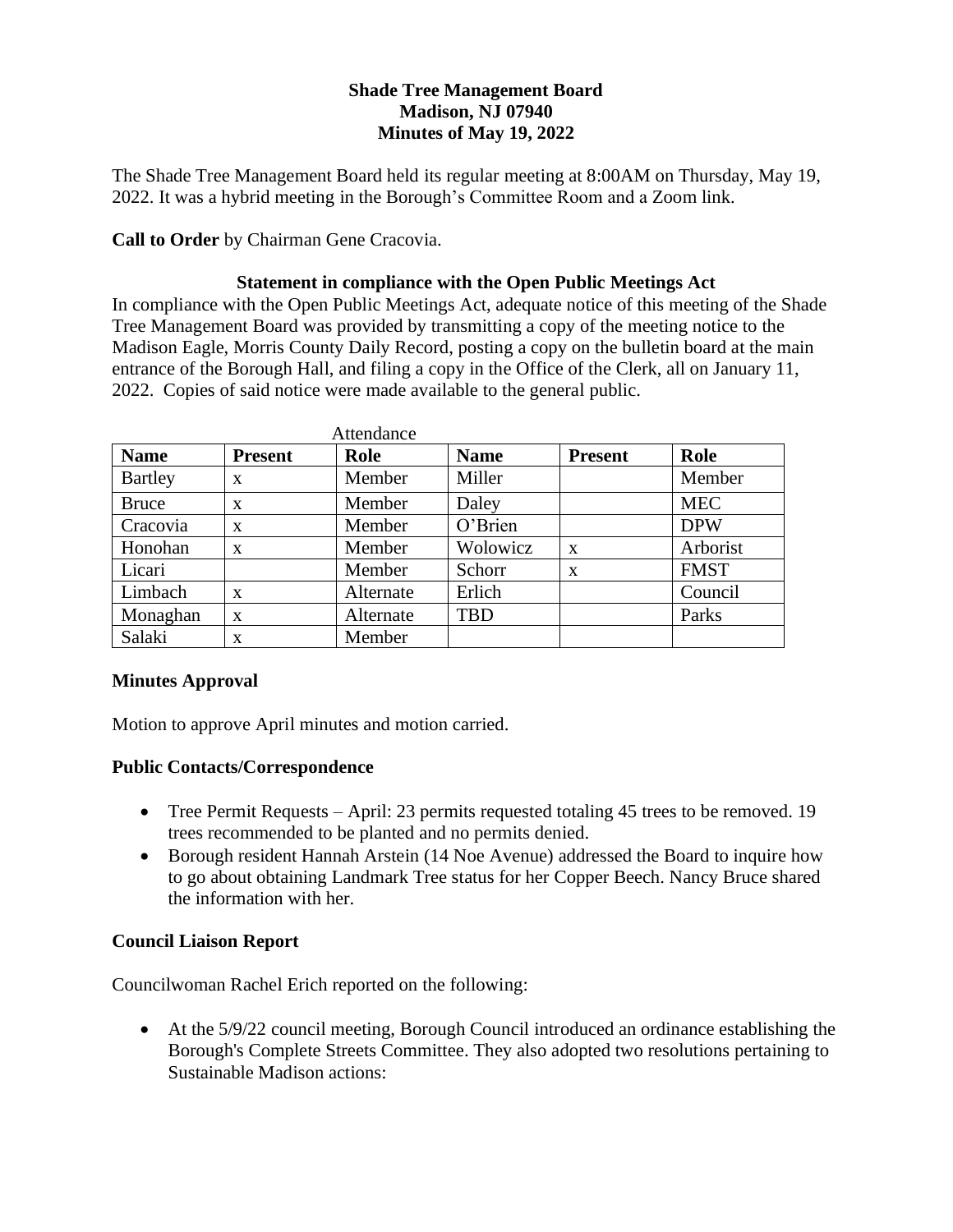- [R 148-2022](https://www.rosenet.org/DocumentCenter/View/15527/R-148-2022-ENVIRONMENTALLY-PREFERABLE-PURCHASING-POLICY-FOR-ALL-GOVERNMENT-AGENCIES-2) RESOLUTION OF THE BOROUGH OF MADISON SUPPORTING THE ADOPTION OF AN ENVIRONMENTALLY CONSCIOUS GROUNDS AND MAINTENANCE POLICY
- [R 147-](https://www.rosenet.org/DocumentCenter/View/15528/R-147-2022-ENVIRONMENTALLY-PREFERABLE-PURCHASING-POLICY-FOR-ALL-GOVERNMENT-AGENCIES-1)2022 RESOLUTION OF THE BOROUGH OF MADISON SUPPORTING THE ADOPTION OF AN ENVIRONMENTALLY PREFERABLE PURCHASING POLICY
- A letter was received from the Schiff Natural Lands Trust and Nature Preserve in Mendham, NJ, in support of the Borough's efforts to preserve the Drew Forest.
- Public Works:
	- Public Works has received street trees and is making their way around town to plant them. This is the Borough's spring planting; Public Works will do another planting in the fall.
	- Public works is filling potholes and doing blacktop patch work from the winter. It was noted that temperatures this past winter included extreme cold and warmth, leading to more potholes than in typical years.
	- Public works is repairing the Waverly clock. It had a malfunction, and it took some time to get a new motherboard. Repairs should be completed soon.
	- Spring sports are in full swing, and DPW is lining the various fields daily and mowing daily.

**Arbor Day –** the rescheduled event (due to rain) took place on May 14 at 9am at Crescent parking lot and was a great success. School children participated with singing, poetry reading, and May Pole dancing. Nancy Bruce spearheaded the event.

**Tree Seedlings** – Tree seedlings (about 93) were distributed at Arbor Day. Tom Salaki reported that the leftovers are in a nursery at his Madison home and will be available for further distribution in the Borough.

# **Tree Ordinance**

• Council approved the revised Tree Protection Ordinance on 4/27/22. The Zoning Board of Adjustment expressed the following concerns: how much authority the arborist should have, fairness of the provisions for homeowners vs developers, consistency with existing land use code and associated check lists and whether an advisory board should have the final say on appeals. After a zoom meeting with interested parties to review these issues, it was agreed that the STMB Chair, Borough legal advisors and the Zoning Board Council will work on code revisions to address the concerns.

# **Budget Report**

Year to Date – 2022 Budget

- Expended: \$5,527.04
- Encumbered: \$131.555.92?
- Remaining Balance: \$53,117.04
- Unexpended: \$184,672.96